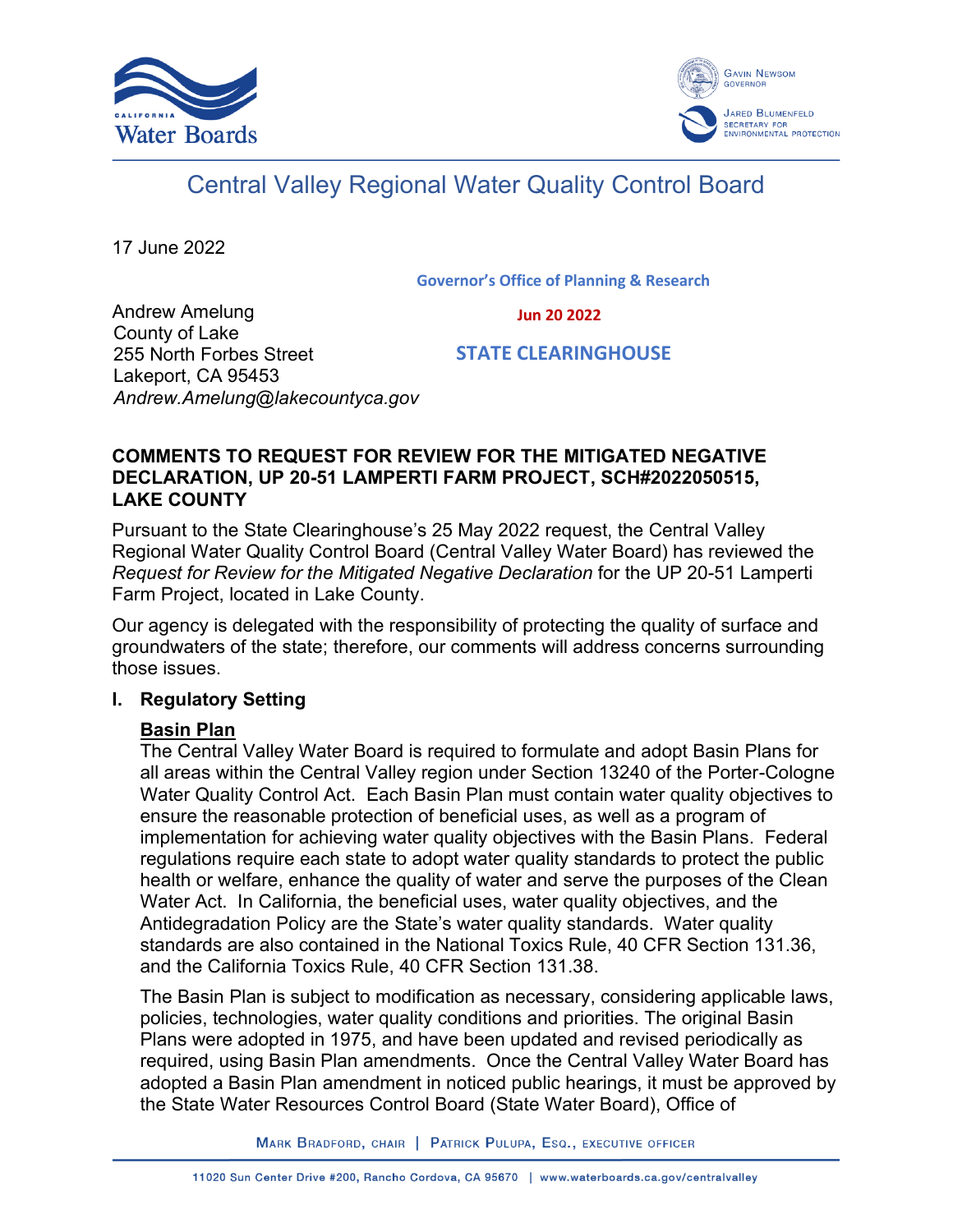Administrative Law (OAL) and in some cases, the United States Environmental Protection Agency (USEPA). Basin Plan amendments only become effective after they have been approved by the OAL and in some cases, the USEPA. Every three (3) years, a review of the Basin Plan is completed that assesses the appropriateness of existing standards and evaluates and prioritizes Basin Planning issues. For more information on the *Water Quality Control Plan for the Sacramento and San Joaquin River Basins*, please visit our website:

[http://www.waterboards.ca.gov/centralvalley/water\\_issues/basin\\_plans/](http://www.waterboards.ca.gov/centralvalley/water_issues/basin_plans/)

## **Antidegradation Considerations**

All wastewater discharges must comply with the Antidegradation Policy (State Water Board Resolution 68-16) and the Antidegradation Implementation Policy contained in the Basin Plan. The Antidegradation Implementation Policy is available on page 74 at:

https://www.waterboards.ca.gov/centralvalley/water\_issues/basin\_plans/sacsjr\_2018 05.pdf

In part it states:

*Any discharge of waste to high quality waters must apply best practicable treatment or control not only to prevent a condition of pollution or nuisance from occurring, but also to maintain the highest water quality possible consistent with the maximum benefit to the people of the State.*

*This information must be presented as an analysis of the impacts and potential impacts of the discharge on water quality, as measured by background concentrations and applicable water quality objectives.*

The antidegradation analysis is a mandatory element in the National Pollutant Discharge Elimination System and land discharge Waste Discharge Requirements (WDRs) permitting processes. The environmental review document should evaluate potential impacts to both surface and groundwater quality.

#### **II. Permitting Requirements**

#### **Cannabis General Order**

Cannabis cultivation operations are required to obtain coverage under the State Water Resources Control Board's *General Waste Discharge Requirements and Waiver of Waste Discharge Requirements for Discharges of Waste Associated with Cannabis Cultivation Activities Order No. WQ 2017-0023-DWQ* (the Cannabis General Order). Cultivators that divert and store surface water (stream, lake, subterranean stream, etc.) to irrigate cannabis also need a valid water right.

The Water Boards Cannabis Cultivation Programs offer an easy-to-use online Portal for cultivators to apply for both Cannabis General Order coverage and a Cannabis Small Irrigation Use Registration (SIUR) water right, if needed. Visit the Water Boards Cannabis Cultivation Programs Portal at: https://public2.waterboards.ca.gov/CGO

Additional information about the Cannabis General Order, Cannabis SIUR Program, and Portal can be found at: www.waterboards.ca.gov/cannabis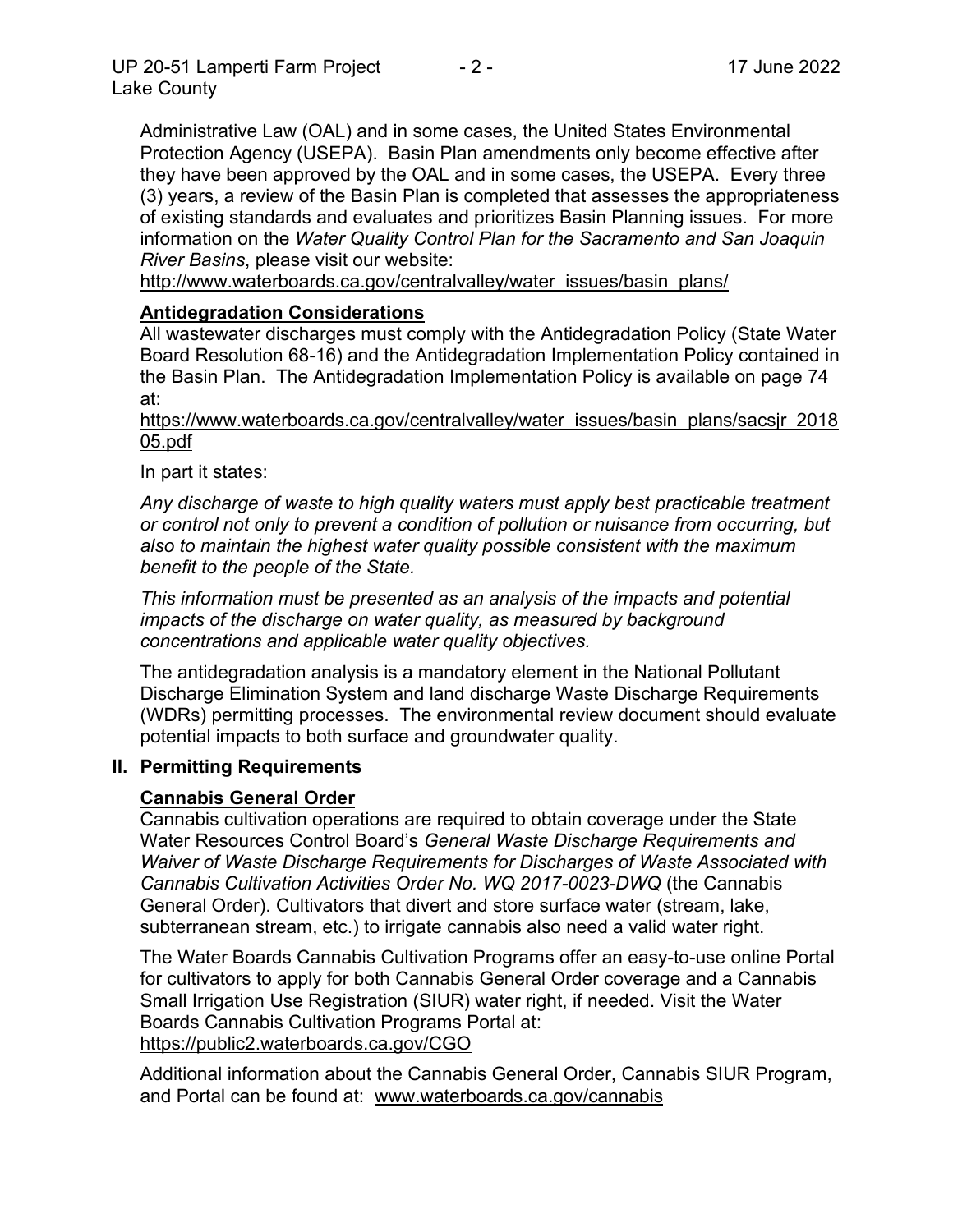For questions about the Cannabis General Order, please contact the Central Valley Water Board's Cannabis Permitting and Compliance Unit at: centralvalleysacramento@waterboards.ca.gov or (916) 464-3291. For questions about Water Rights (Cannabis SIUR), please contact the State Water Board's Division of Water Rights at: CannabisReg@waterboards.ca.gov or (916) 319-9427.

# **Construction Storm Water General Permit**

Dischargers whose project disturb one or more acres of soil or where projects disturb less than one acre but are part of a larger common plan of development that in total disturbs one or more acres, are required to obtain coverage under the General Permit for Storm Water Discharges Associated with Construction and Land Disturbance Activities (Construction General Permit), Construction General Permit Order No. 2009-0009-DWQ. Construction activity subject to this permit includes clearing, grading, grubbing, disturbances to the ground, such as stockpiling, or excavation, but does not include regular maintenance activities performed to restore the original line, grade, or capacity of the facility. The Construction General Permit requires the development and implementation of a Storm Water Pollution Prevention Plan (SWPPP). For more information on the Construction General Permit, visit the State Water Resources Control Board website at:

[http://www.waterboards.ca.gov/water\\_issues/programs/stormwater/constpermits.sht](http://www.waterboards.ca.gov/water_issues/programs/stormwater/constpermits.shtml) [ml](http://www.waterboards.ca.gov/water_issues/programs/stormwater/constpermits.shtml)

#### **Phase I and II Municipal Separate Storm Sewer System (MS4) Permits<sup>1</sup>**

The Phase I and II MS4 permits require the Permittees reduce pollutants and runoff flows from new development and redevelopment using Best Management Practices (BMPs) to the maximum extent practicable (MEP). MS4 Permittees have their own development standards, also known as Low Impact Development (LID)/postconstruction standards that include a hydromodification component. The MS4 permits also require specific design concepts for LID/post-construction BMPs in the early stages of a project during the entitlement and CEQA process and the development plan review process.

For more information on which Phase I MS4 Permit this project applies to, visit the Central Valley Water Board website at:

http://www.waterboards.ca.gov/centralvalley/water\_issues/storm\_water/municipal\_p ermits/

For more information on the Phase II MS4 permit and who it applies to, visit the State Water Resources Control Board at:

http://www.waterboards.ca.gov/water\_issues/programs/stormwater/phase\_ii\_munici pal.shtml

#### **Industrial Storm Water General Permit**

<sup>&</sup>lt;sup>1</sup> Municipal Permits = The Phase I Municipal Separate Storm Water System (MS4) Permit covers medium sized Municipalities (serving between 100,000 and 250,000 people) and large sized municipalities (serving over 250,000 people). The Phase II MS4 provides coverage for small municipalities, including non-traditional Small MS4s, which include military bases, public campuses, prisons and hospitals.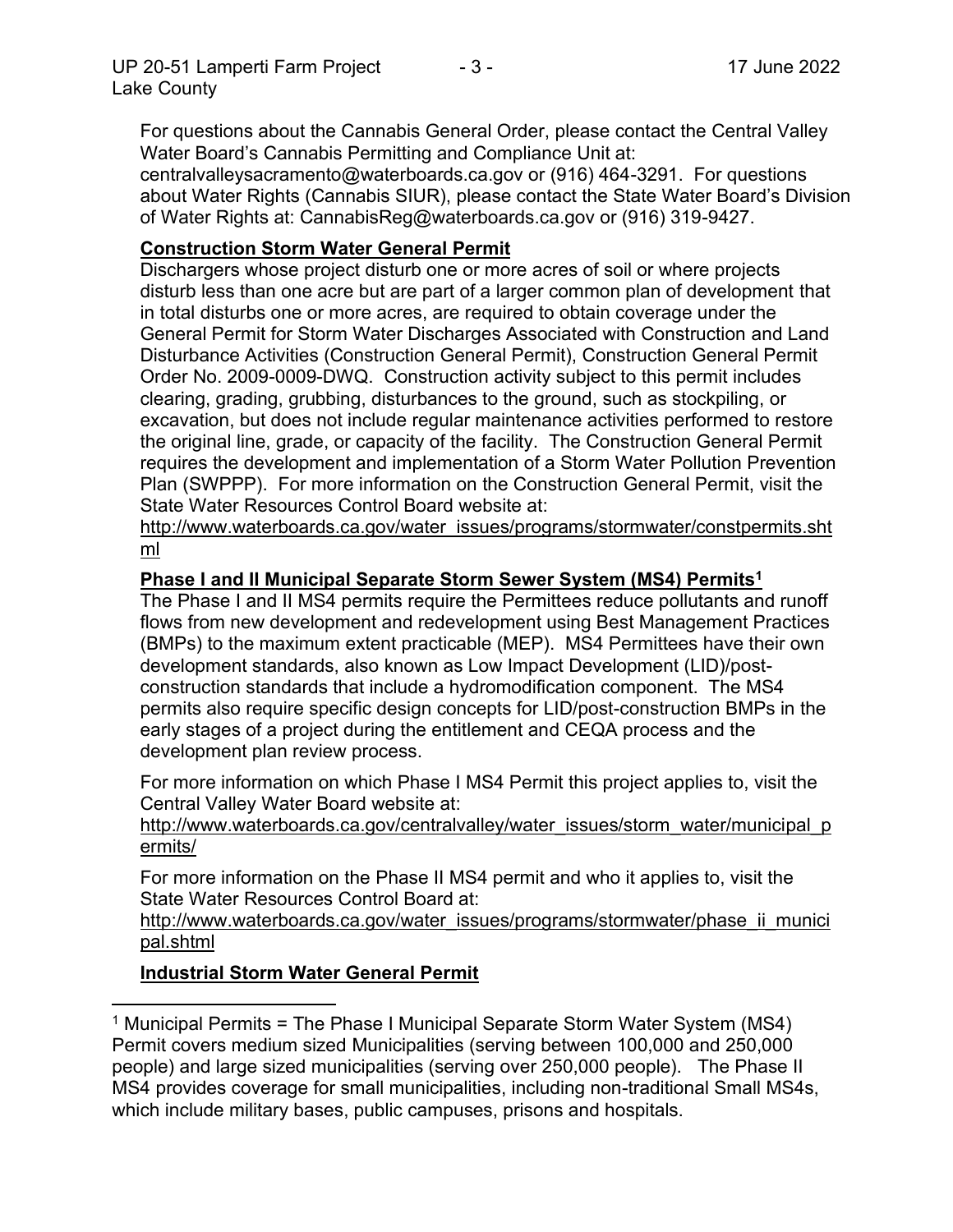Storm water discharges associated with industrial sites must comply with the regulations contained in the Industrial Storm Water General Permit Order No. 2014- 0057-DWQ. For more information on the Industrial Storm Water General Permit, visit the Central Valley Water Board website at:

http://www.waterboards.ca.gov/centralvalley/water\_issues/storm\_water/industrial\_ge neral\_permits/index.shtml

## **Clean Water Act Section 404 Permit**

If the project will involve the discharge of dredged or fill material in navigable waters or wetlands, a permit pursuant to Section 404 of the Clean Water Act may be needed from the United States Army Corps of Engineers (USACE). If a Section 404 permit is required by the USACE, the Central Valley Water Board will review the permit application to ensure that discharge will not violate water quality standards. If the project requires surface water drainage realignment, the applicant is advised to contact the Department of Fish and Game for information on Streambed Alteration Permit requirements. If you have any questions regarding the Clean Water Act Section 404 permits, please contact the Regulatory Division of the Sacramento District of USACE at (916) 557-5250.

#### **Clean Water Act Section 401 Permit – Water Quality Certification**

If an USACE permit (e.g., Non-Reporting Nationwide Permit, Nationwide Permit, Letter of Permission, Individual Permit, Regional General Permit, Programmatic General Permit), or any other federal permit (e.g., Section 10 of the Rivers and Harbors Act or Section 9 from the United States Coast Guard), is required for this project due to the disturbance of waters of the United States (such as streams and wetlands), then a Water Quality Certification must be obtained from the Central Valley Water Board prior to initiation of project activities. There are no waivers for 401 Water Quality Certifications. For more information on the Water Quality Certification, visit the Central Valley Water Board website at:

https://www.waterboards.ca.gov/centralvalley/water\_issues/water\_quality\_certificatio n/

#### **Waste Discharge Requirements – Discharges to Waters of the State**

If USACE determines that only non-jurisdictional waters of the State (i.e., "nonfederal" waters of the State) are present in the proposed project area, the proposed project may require a Waste Discharge Requirement (WDR) permit to be issued by Central Valley Water Board. Under the California Porter-Cologne Water Quality Control Act, discharges to all waters of the State, including all wetlands and other waters of the State including, but not limited to, isolated wetlands, are subject to State regulation. For more information on the Waste Discharges to Surface Water NPDES Program and WDR processes, visit the Central Valley Water Board website at:https://www.waterboards.ca.gov/centralvalley/water\_issues/waste\_to\_surface\_wat er/

Projects involving excavation or fill activities impacting less than 0.2 acre or 400 linear feet of non-jurisdictional waters of the state and projects involving dredging activities impacting less than 50 cubic yards of non-jurisdictional waters of the state may be eligible for coverage under the State Water Resources Control Board Water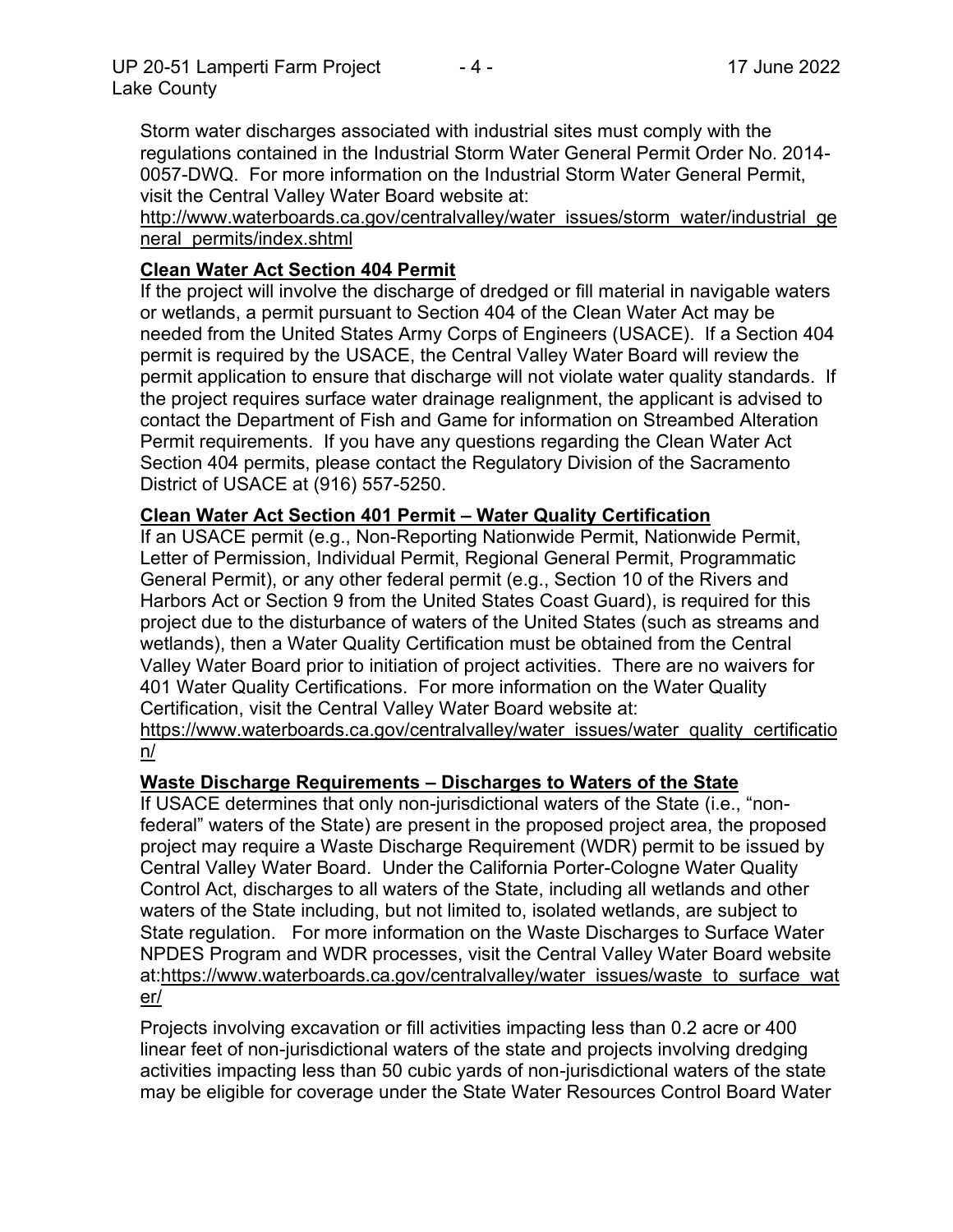Quality Order No. 2004-0004-DWQ (General Order 2004-0004). For more information on the General Order 2004-0004, visit the State Water Resources Control Board website at:

https://www.waterboards.ca.gov/board\_decisions/adopted\_orders/water\_quality/200 4/wqo/wqo2004-0004.pdf

# **Dewatering Permit**

If the proposed project includes construction or groundwater dewatering to be discharged to land, the proponent may apply for coverage under State Water Board General Water Quality Order (Low Threat General Order) 2003-0003 or the Central Valley Water Board's Waiver of Report of Waste Discharge and Waste Discharge Requirements (Low Threat Waiver) R5-2018-0085. Small temporary construction dewatering projects are projects that discharge groundwater to land from excavation activities or dewatering of underground utility vaults. Dischargers seeking coverage under the General Order or Waiver must file a Notice of Intent with the Central Valley Water Board prior to beginning discharge.

For more information regarding the Low Threat General Order and the application process, visit the Central Valley Water Board website at:

http://www.waterboards.ca.gov/board decisions/adopted orders/water quality/2003/ wqo/wqo2003-0003.pdf

For more information regarding the Low Threat Waiver and the application process, visit the Central Valley Water Board website at:

https://www.waterboards.ca.gov/centralvalley/board\_decisions/adopted\_orders/waiv ers/r5-2018-0085.pdf

#### **Limited Threat General NPDES Permit**

If the proposed project includes construction dewatering and it is necessary to discharge the groundwater to waters of the United States, the proposed project will require coverage under a National Pollutant Discharge Elimination System (NPDES) permit. Dewatering discharges are typically considered a low or limited threat to water quality and may be covered under the General Order for *Limited Threat Discharges to Surface Water* (Limited Threat General Order). A complete Notice of Intent must be submitted to the Central Valley Water Board to obtain coverage under the Limited Threat General Order. For more information regarding the Limited Threat General Order and the application process, visit the Central Valley Water Board website at:

https://www.waterboards.ca.gov/centralvalley/board\_decisions/adopted\_orders/gene ral\_orders/r5-2016-0076-01.pdf

#### **NPDES Permit**

If the proposed project discharges waste that could affect the quality of surface waters of the State, other than into a community sewer system, the proposed project will require coverage under a National Pollutant Discharge Elimination System (NPDES) permit. A complete Report of Waste Discharge must be submitted with the Central Valley Water Board to obtain a NPDES Permit. For more information regarding the NPDES Permit and the application process, visit the Central Valley Water Board website at: https://www.waterboards.ca.gov/centralvalley/help/permit/